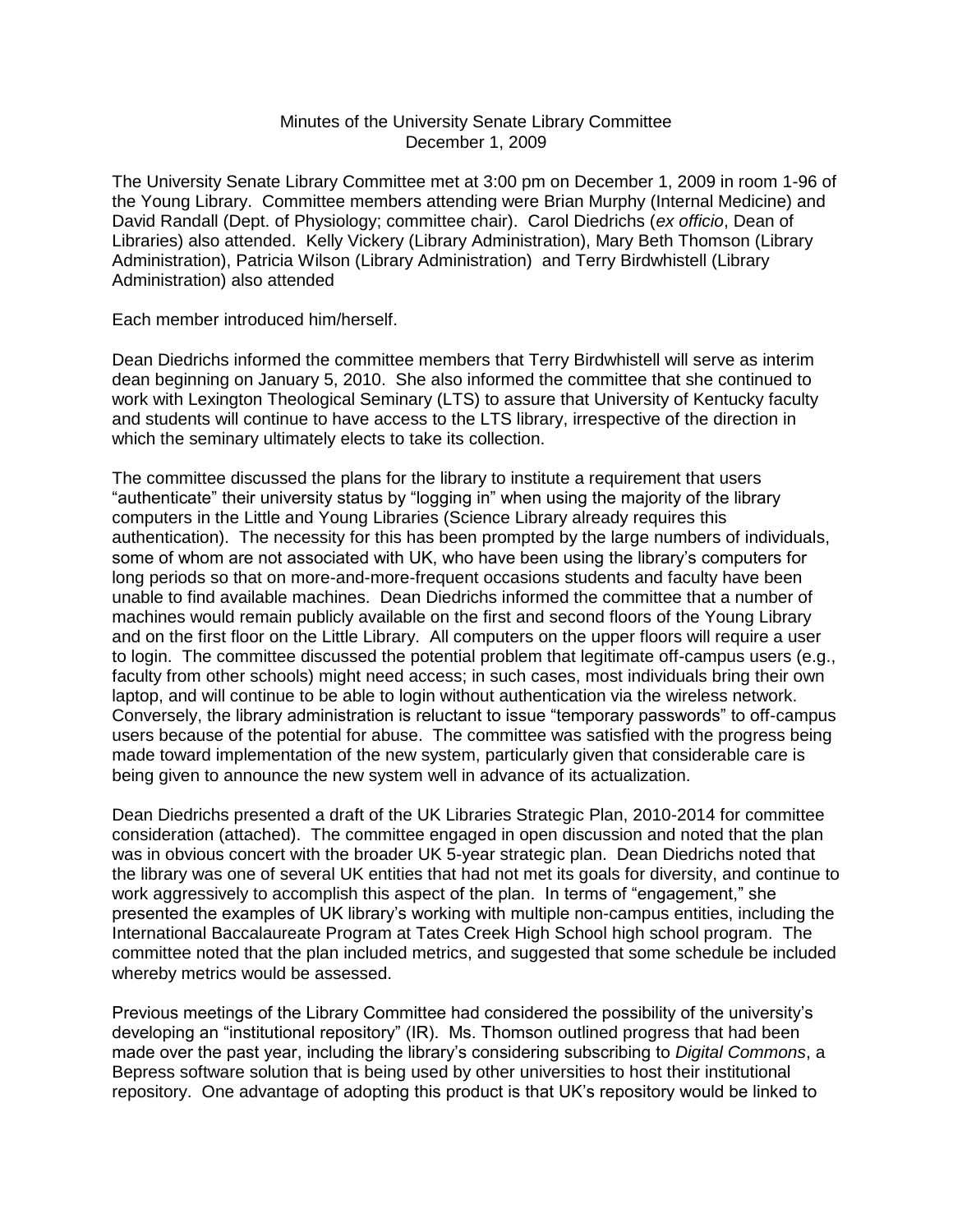other users of *Digital Commons*. The attached document ("Sharing University of Kentucky Scholarship with the World") was provided to committee members, and summarizes current status of the IR effort. The system is being developed while communicating directly with "high level stakeholders" (e.g., Dean of the Graduate School, Chief Information Officer, Vice President for Research etc.).

Dean Diedrichs was asked what progress had been made on building a storage facility. She explained that it was difficult to secure the relatively smaller funding (~\$5 million) required for this project, particularly in the difficult economic times UK is facing, and that little-to-no progress had been made.

Dean Diedrichs was asked about the overall financial status of the library system. She explained that, like other academic divisions of the university, the budget had been cut by  $\sim$ 2% (equivalent to \$400,000), half of which was taken from "materials" and half from "staff;" at the same time, President Todd had provided an additional \$1,000,000 recurring money, but specified that these funds were restricted for materials. As a consequence, the library system is experiencing a relative imbalance in allocation of resources to materials vs. staff, with the latter suffering relatively more than the former.

Dean Diedrichs reported that the search for a new Dean of Libraries was likely to start early in the new year.

The committee adjourned at 4:00.

Respectfully submitted by David C. Randall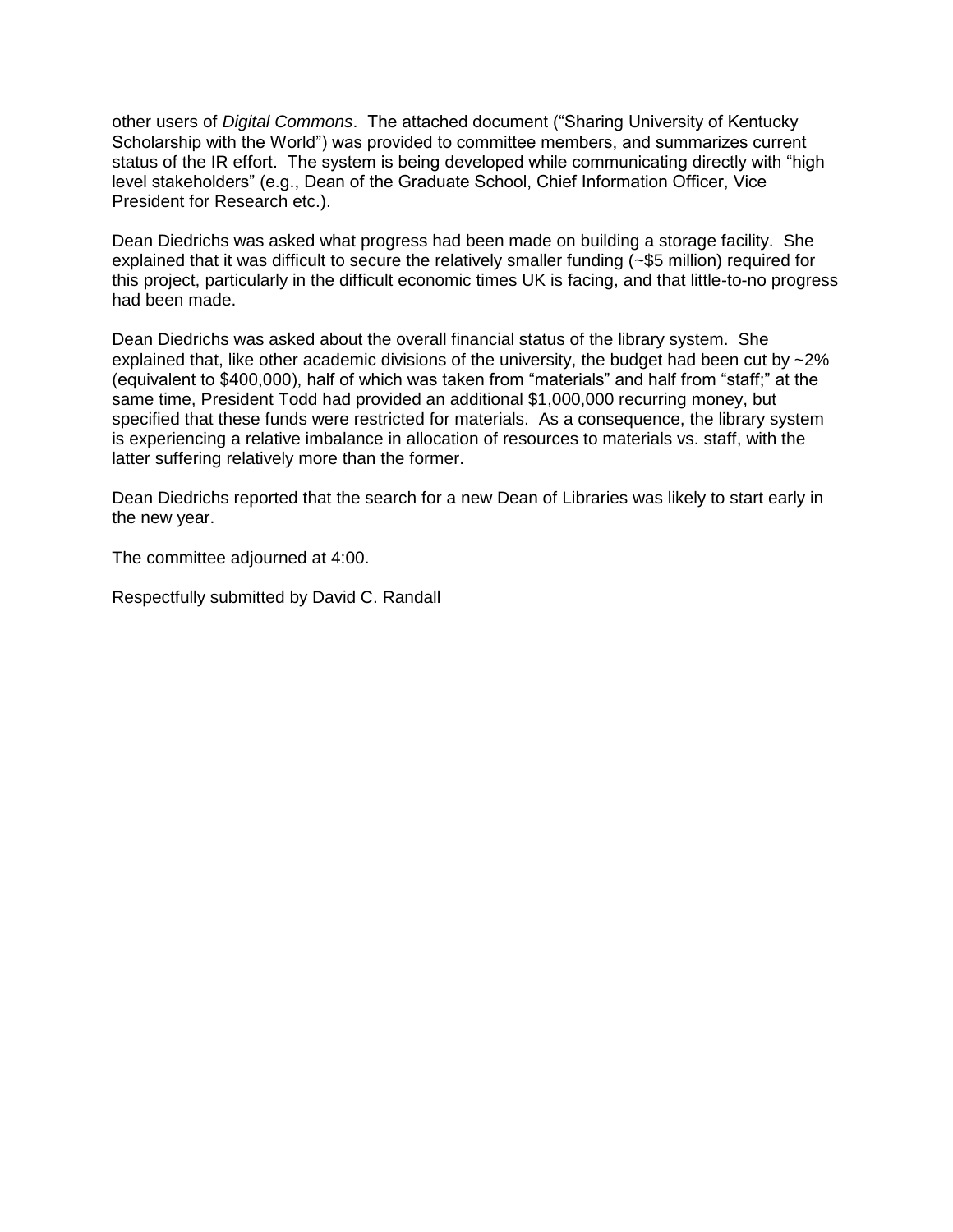## DRAFT 11/20/09 **UK Libraries Strategic Plan, 2010-2014**

### **Introduction**

The UK Libraries are a key component in the University's quest for Top 20 status. In support of the University's Strategic Plan, the UK Libraries has developed a Strategic Plan which emphasizes its integral role in teaching, research, learning and outreach. The Libraries strives to improve its standing among major public research libraries through expanding access to quality information resources, providing excellent services and programs, and improved library facilities.

Through its information resources and services, the Libraries partners with faculty to prepare students for leadership in the knowledge economy and global society. The Libraries supports the University's land-grant research mission by providing resources and services to assist researchers in their quest to expand the body of knowledge. As a provider of services and a repository of information resources for the University community, the people of Kentucky and beyond, the Libraries plays a key role in the University's efforts to elevate the quality of life and enhance the intellectual and economic capital in Kentucky.

The plan also supports the University's commitment to diversity as an essential value and outlines the Libraries' initiatives to embrace and nurture diversity through its programs, services and work environment.

## **Mission**

As the premier research library in the Commonwealth, we collect, create, organize, manage, preserve, and provide access to information that enables learning and the advancement of knowledge essential to teaching, research and service.

### **Vision**

The University of Kentucky Libraries will be one of the nation's 20 best public research libraries, a library focused on enriching the intellectual life of the university, the Commonwealth, and the nation.

## **Values**

#### **COLLEGIALITY**

- We value cooperation and collaboration.
- We commit to creating an environment that encourages collegiality.

#### **CREATIVITY**

- We value innovative ideas and flexible solutions.
- We commit to providing resources for life-long learning.

#### **INTEGRITY**

- We value open and honest communication.
- We commit to the highest standards of personal and professional integrity.
- We value the trust placed in us by our colleagues and users.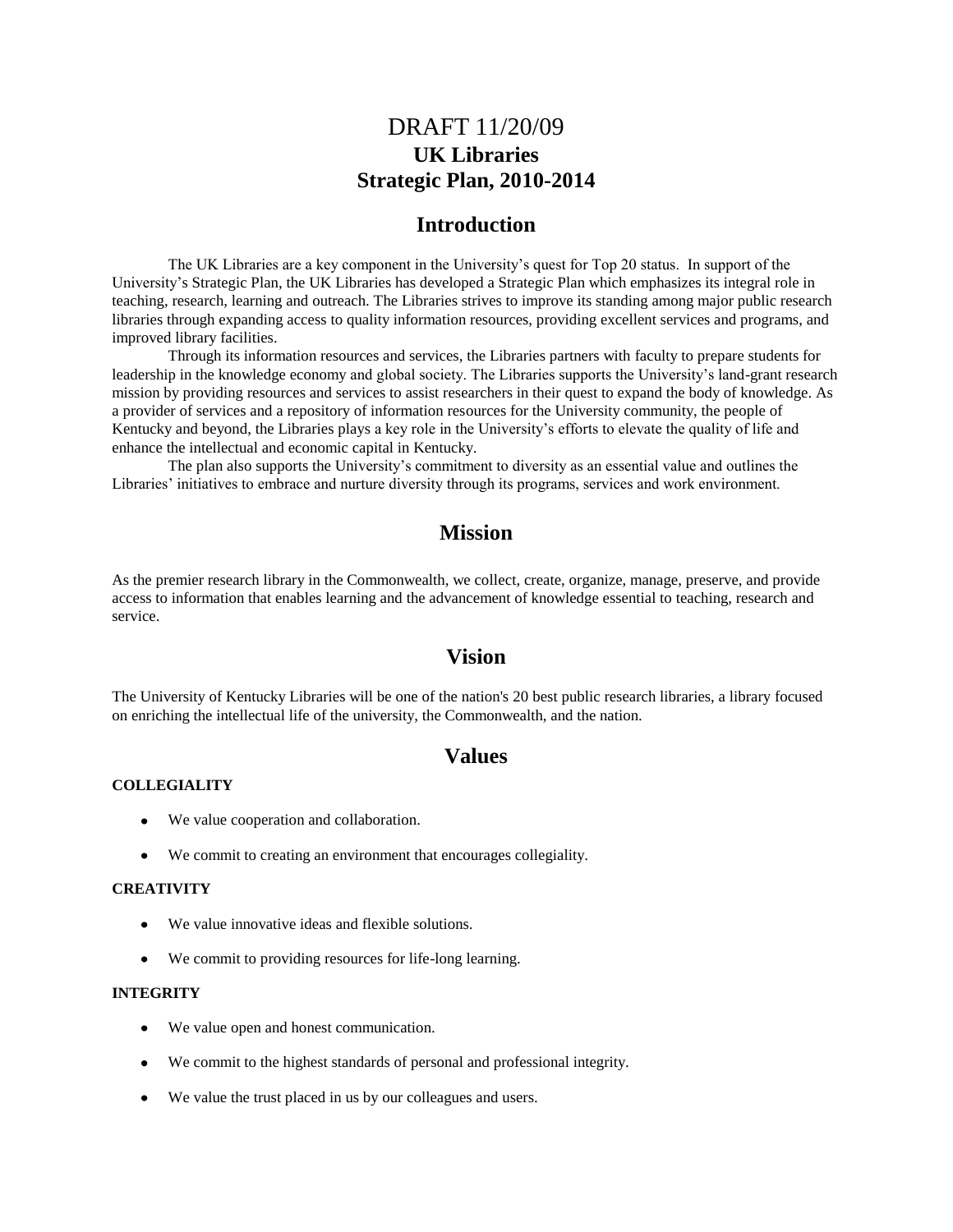#### **SERVICE**

- We value those we serve.
- We commit to quality services that meet or exceed our users' expectations.  $\bullet$
- We serve library employees as well as our users.

#### **RESPECT**

- We value the importance of every individual.
- We commit to an open, accepting, and diverse environment.
- We treat users and employees with kindness, consideration and compassion

## **Attending to the Basics**

While this plan articulates the strategic directions that will be emphasized in the coming five years, the Libraries' mission also commits it to ongoing and significant services that while not explicitly addressed in the strategic directions and strategies, are absolutely essential to the work of the Libraries. We will:

- Continue to build and maintain collections  $\bullet$
- $\bullet$ Provide access to materials and information
- Continue to build and maintain the information technology platform  $\bullet$
- Continue to provide bibliographic services  $\bullet$
- Offer the highest quality service to users  $\bullet$
- Educate users  $\bullet$
- $\bullet$ Manage human and financial resources
- Extend our services in support of our land-grant mission  $\bullet$
- Promote and market our collections and services to users  $\bullet$
- Continue to seek funding to support library initiatives $\bullet$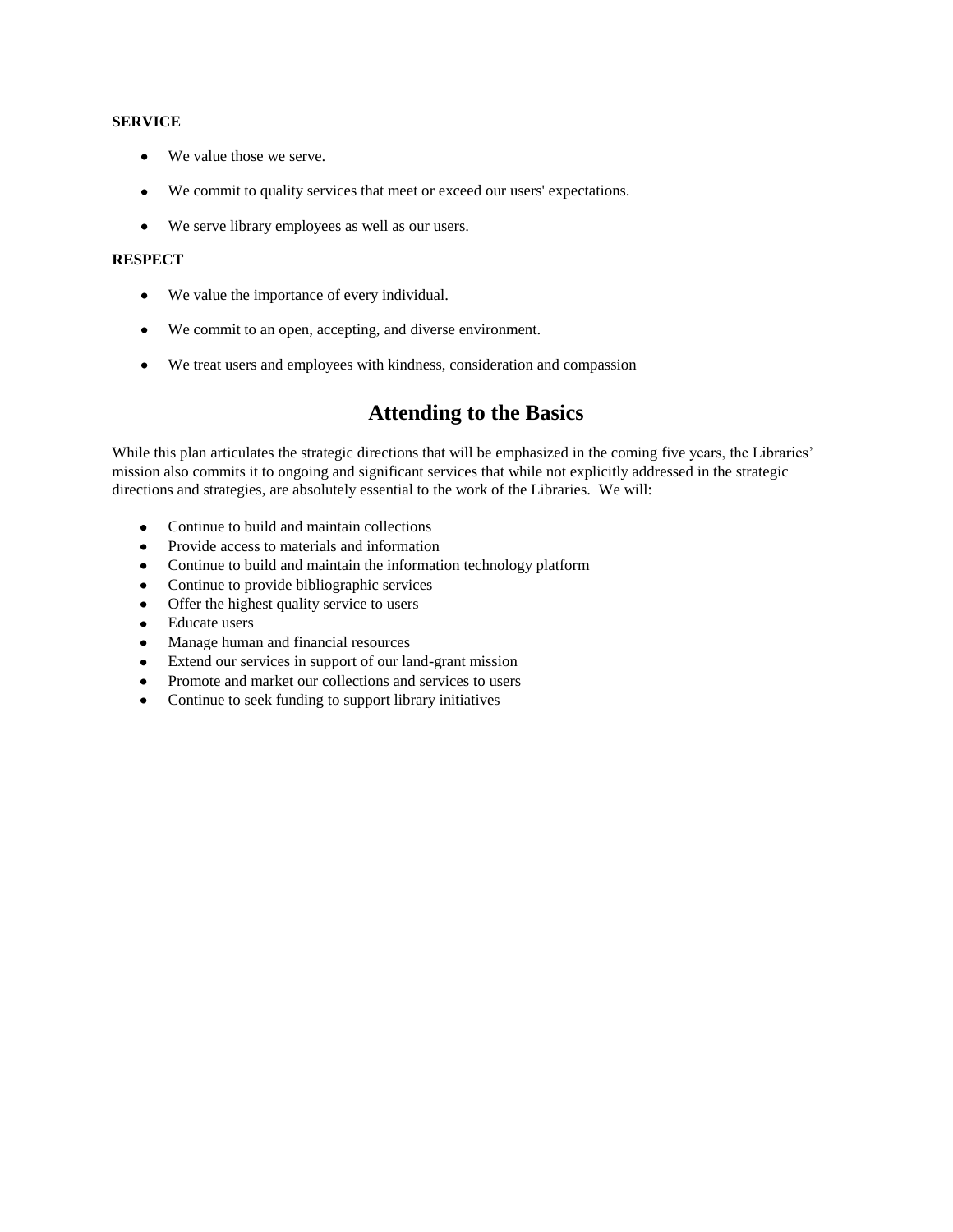## **Goal 1:**

# **Prepare Students and Faculty for Innovation and Leadership in a Global Society**

- Objective 1.1 Improve student success through collaboration and participation in the General Education Program
	- o Strategy 1.1.1 Develop and deliver information literacy programs in support of the revised General Education Program
	- o Strategy 1.1.2 Implement assessment strategies for information literacy to ascertain student performance and improvement
	- o Strategy 1.1.3 Develop alternative delivery methods for information literacy to better meet the needs of Net Generation students
	- o Strategy 1.1.4 Enhance the pedagogical skills of library faculty involved in information literacy
- Objective 1.2 Expand and improve the Libraries ability to meet the higher level research needs of students and faculty
	- o Strategy 1.2.1 Increase the Libraries' visibility through enhanced promotion of library services and resources
	- o Strategy 1.2.2 Strengthen the Libraries' support of research and instructional programs through increased communication and engagement with faculty
	- o Strategy 1.2.3 Cultivate on-campus partnerships to advance the inclusion and use of library resources and services in teaching

#### **Unit Goal 1 Metrics**

By 2014 the Libraries will demonstrate achievement of Goal 1 as indicated by the following metrics:

**Metric 1-1.** Increase the number of published LibGuides created in support of teaching, research and information literacy efforts

**Metric 1-2.** Design and deliver additional information literacy programs in support of the revised General Education Curriculum

**Metric 1-3.** Implement revised assessment strategies

**Metric 1-4.** Increase the number of library faculty and staff participating in training on learning outcomes, presentation styles and assessment

**Metric 1-5.** Increase the number of communication and engagement activities with faculty and on-campus partnerships to promote the Libraries' resources and services (Anyone have a suggestion for replacing the word engagement?)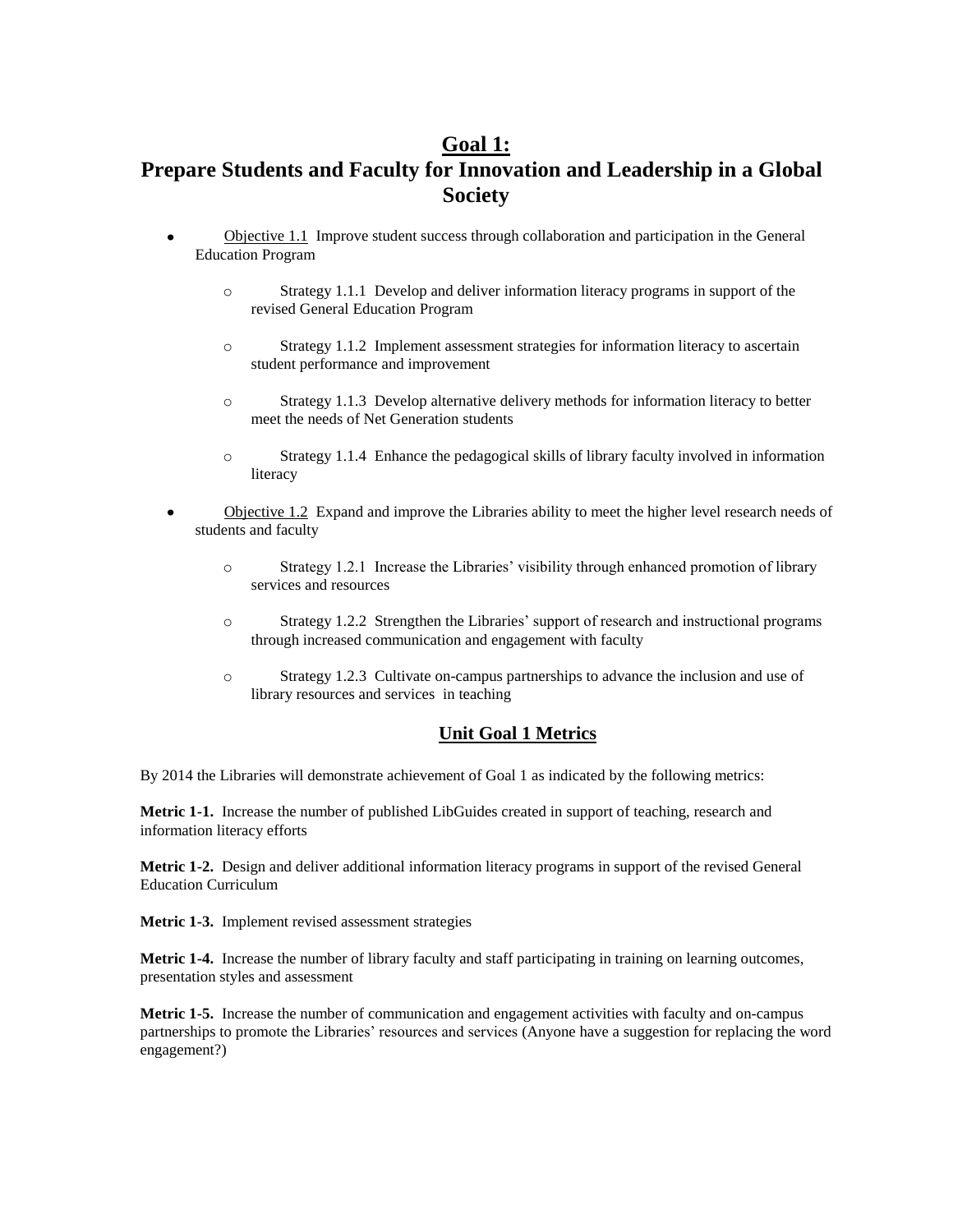## **Goal 2:**

# **Promote Research and Scholarship in Support of Academic, Social, and Economic Growth**

- $\bullet$ Objective 2.1 Pursue start-up funding for library resources for newly hired faculty in appropriate disciplines and for research areas of emerging importance
	- o Strategy 2.1.1 Initiate discussion with Vice President for Research and the respective college deans of the newly hired faculty concerning viability of a start-up funding plan for scholarly resources necessary to the new faculty member's research and academic pursuits
- Objective 2.2 Implement an Institutional Repository to showcase university scholarship and to support new forms of scholarship
	- o Strategy 2.2.1 Pursue proposal with major stakeholders including Information Technology, Office of Research, University Press and Graduate School for the funding and implementation of the BePress Digital Commons software platform
	- o Strategy 2.2.2 Form a working group with stakeholders to develop an implementation, outreach and marketing plan for launching the institutional repository
	- o Strategy 2.2.3 Establish and implement an institutional repository
- Objective 2.3 Work with college deans and the provost to identify new programs and initiatives so that appropriate library funding is allocated
	- o Strategy 2.3.1 Work with Vice Provost for Budget and Administrative Services to incorporate library needs in memo from provost regarding administrative feasibility of new program proposals
	- o Strategy 2.3.2 Develop a mechanism to request and allocate growth funding based on specific changes, e.g. programs moving to department status; establishment of new research centers; and new PhD programs being offered
- Objective 2.4 Digitize, provide increased access to and preserve the Libraries "unique" collections
	- o Strategy 2.4.1 Establish criteria for selection and develop a process for identifying target collections for digitization
	- o Strategy 2.4.2 Develop a plan to secure the resources for the digitization and preservation of the library's unique digital assets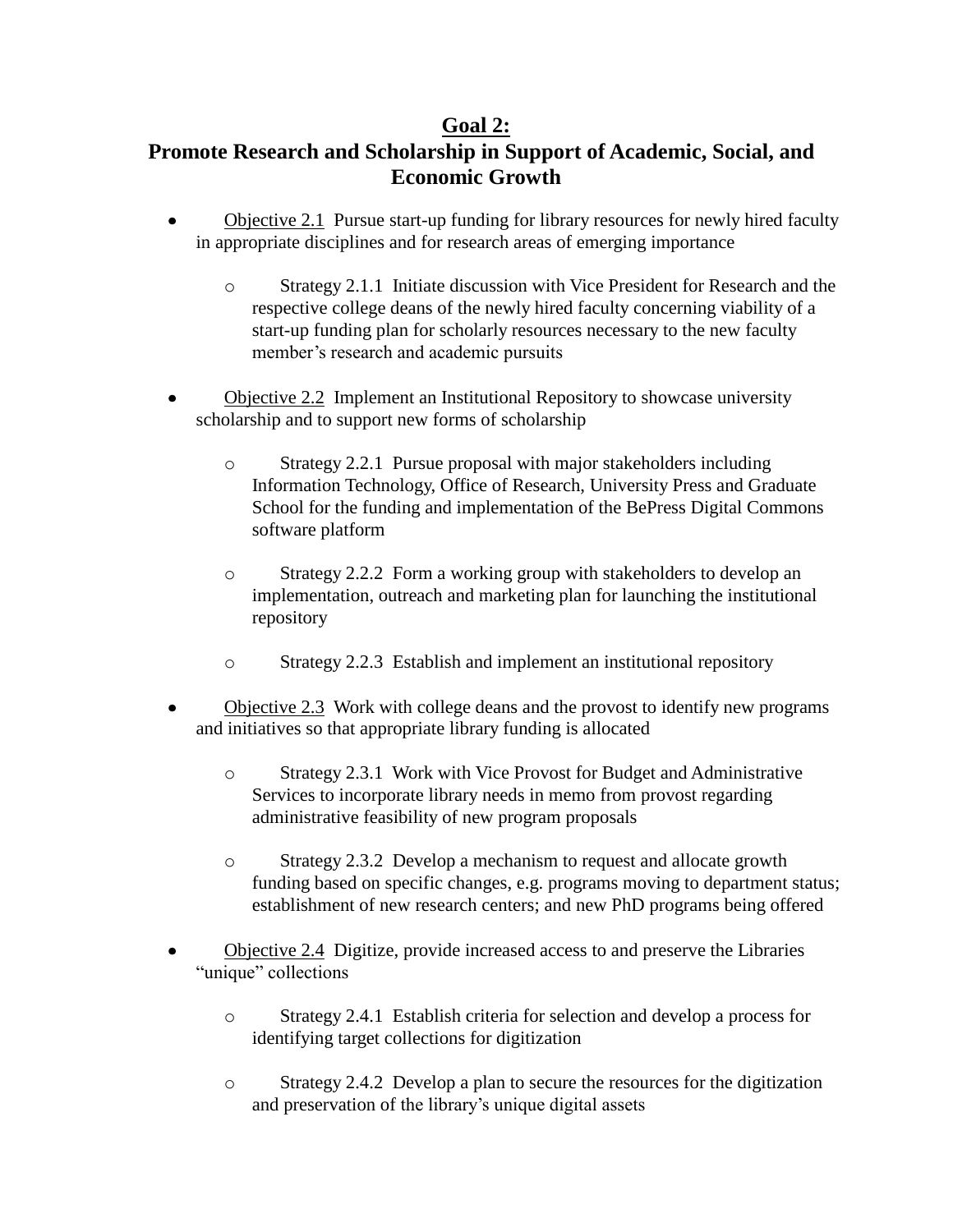- o Strategy 2.4.3 Create infrastructure to support the delivery and preservation of the library's unique digital assets
- Objective 2.5 Improve and promote access to physical and virtual resources that promote the Libraries' academic presence
	- o Strategy 2.5.1 Increase the purchase of and provision of access to a widerange of informational and research digital collections
	- o Strategy 2.5.2 Explore new information, service and preservation requirements in support of the emerging needs in E-science and data infrastructure
	- o Strategy 2.5.3 Continue to monitor, support, and provide access to new models of scholarly communication as appropriate

#### **Unit Goal 2 Metrics**

By 2014 the Libraries will demonstrate achievement of Goal 2 as indicated by the following metrics:

**Metric 2-1.** Provide start-up funding for library scholarly resources in support of newly hired faculty

**Metric 2-2.** Establish University financial support for and the implementation of an Institutional Repository

**Metric 2-3.** Develop mechanism to identify new programs and initiatives and the provision of appropriate library funding

**Metric 2-4.** Increase the number of "unique" collections that are digitized and accessible

## **Goal 3:**

## **Develop the Libraries' Human and Physical Resources to Provide Opportunities for Growth and Enhancement**

- Objective 3.1 Continually strive to add, develop and focus the human resources  $\bullet$ of the UK Libraries in support of new initiatives and innovations in services and collections
	- o Strategy 3.1.1 Increase the number of library faculty and staff
	- o Strategy 3.1.2 Continue to provide detailed analyses of operating and staffing needs to the Provost during the annual budget hearing
	- o Strategy 3.1.3 Conduct a staffing analysis to identify the areas where faculty and staff are needed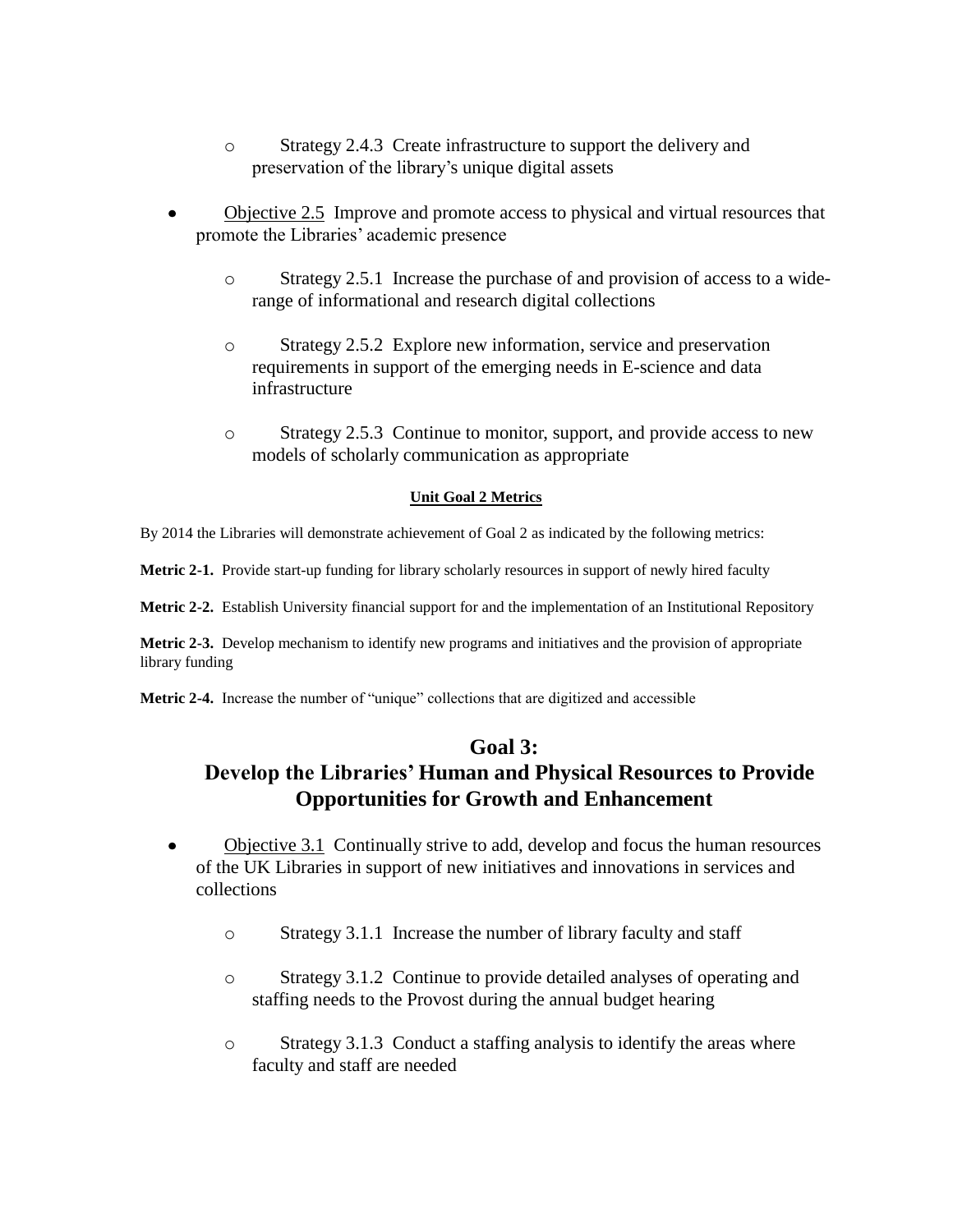- o Strategy 3.1.4 Identify and incorporate new skills and expertise required to address changing needs, new initiatives and to provide appropriate services
- Objective 3.2 Develop a sustainable business plan in collaboration with internal  $\bullet$ and external stakeholders
	- o Strategy 3.2.1 Continue to provide detailed analysis of materials budget needs to the Provost during the annual budget hearing
	- o Strategy 3.2.2 Investigate feasibility of including an allocation for the Libraries in the student Information Technology fee
	- o Strategy 3.2.3 Continue to work with the University Administration to incorporate additional funding in the models for catch-up, inflation and growth for the Business Plan
	- o Strategy 3.2.4 Enhance the Libraries' external funding opportunities
- Objective 3.3 Improve, expand and maximize the efficiency, accessibility, and quality of library facilities
	- o Strategy 3.3.1 Develop a program of requirements for the new Medical Center Library
	- o Strategy 3.3.2 Identify funding and plan for the construction and implementation of the storage and preservation center
	- o Strategy 3.3.3 Continue to review, analyze and implement improvements to library services, hours and security to provide creative, flexible and safe learning environments
	- o Strategy 3.3.4 Improve ability to address the higher level research needs of all students and the faculty through the continuing investigation into the development of a Research Commons
	- o Strategy 3.3.5 Continue branch library consolidation and creation of innovative service centers as appropriate
- Objective 3.4 Create an information technology infrastructure that positions the Library to support the changing needs of users
	- o Strategy 3.4.1 Redesign and implement a new web presence for the UK Libraries working with external contractors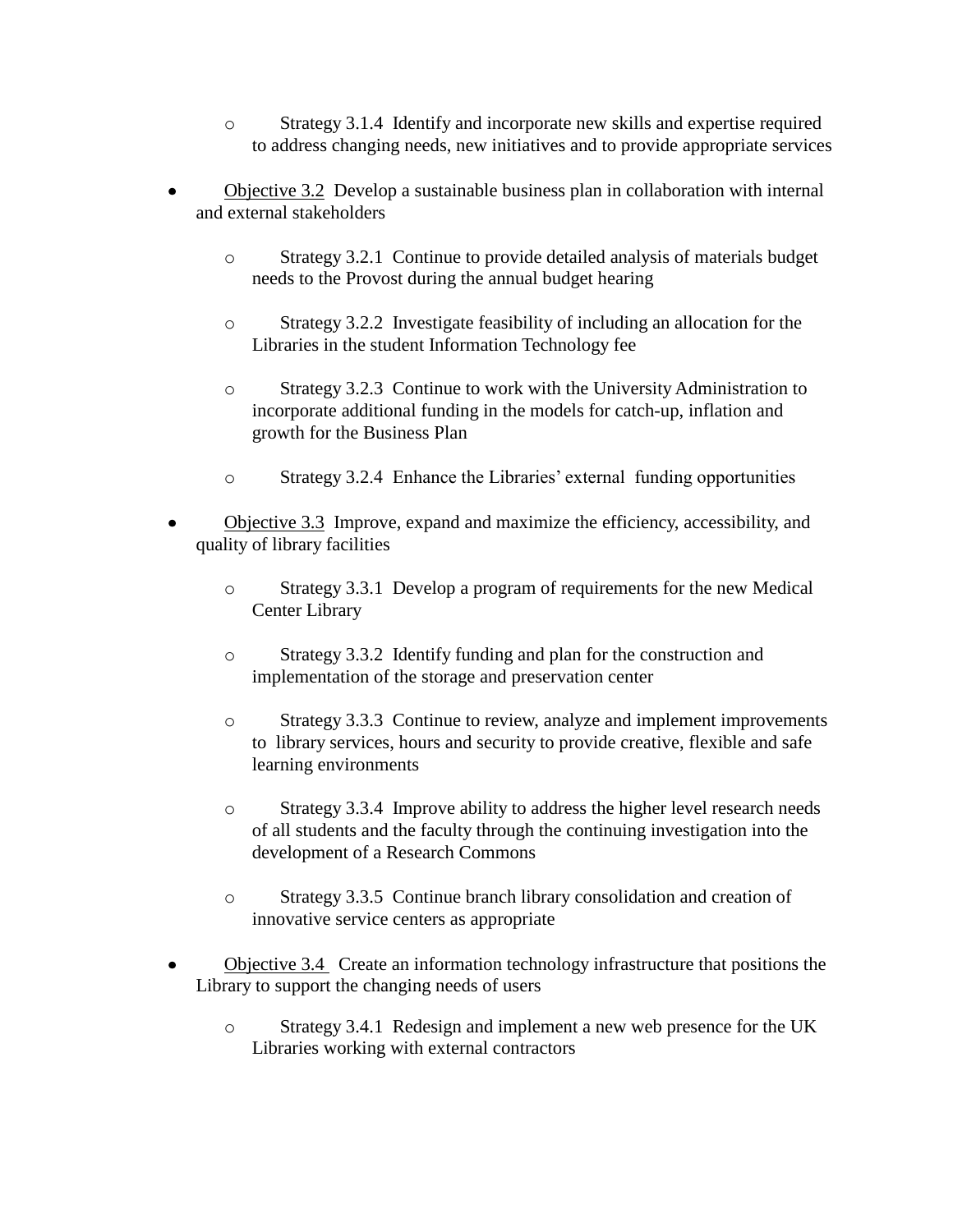- o Strategy 3.4.2 Pursue strategic partnerships building upon the Libraries successful working relationship with a variety of campus partners with shared responsibilities for information technology
- o Strategy 3.4.3 Explore the development of an on-campus trusted digital repository to ensure long-term preservation of the University's digital assets
- o Strategy 3.4.4 Address the Libraries' ability to maintain and enhance information technology infrastructure through planning, budgeting and prioritization
- o Strategy 3.4.5 Engage in creative and innovative projects to enhance and improve the Libraries' online user environment
- o Strategy 3.4.6 Explore use of mobile technologies for accessibility of library resources and services

#### **Unit Goal 3 Metrics**

By 2014 the Libraries will demonstrate achievement of Goal 3 as indicated by the following metrics:

**Metric 3-1.** Improve the ranking among public research universities of UK Libraries, according to the Library Investment Index of the Association of Research Libraries.

**Metric 3-2.** Renovate or modernize library spaces to improve the efficiency, accessibility, and quality of facilities

**Metric 3-3.** Increase the number of library faculty and staff

**Metric 3-4.** Develop funding for the construction and implementation of a storage and preservation center

**Metric 3-5.** Improve web presence and support of the changing information technology needs of users

### **Goal 4:**

# **Promote Diversity and Inclusion in Library Staffing, Services and Collections**

- Objective 4.1 Continue to increase the diversity of personnel to encourage  $\bullet$ innovation and the inclusion of skills needed to address a global learning environment
	- o Strategy 4.1.1 Meet the goals set for the Libraries in the Affirmative Action plan
	- o Strategy 4.1.2 Work with University Human Resources to ensure a more diverse pool for applicants for staff positions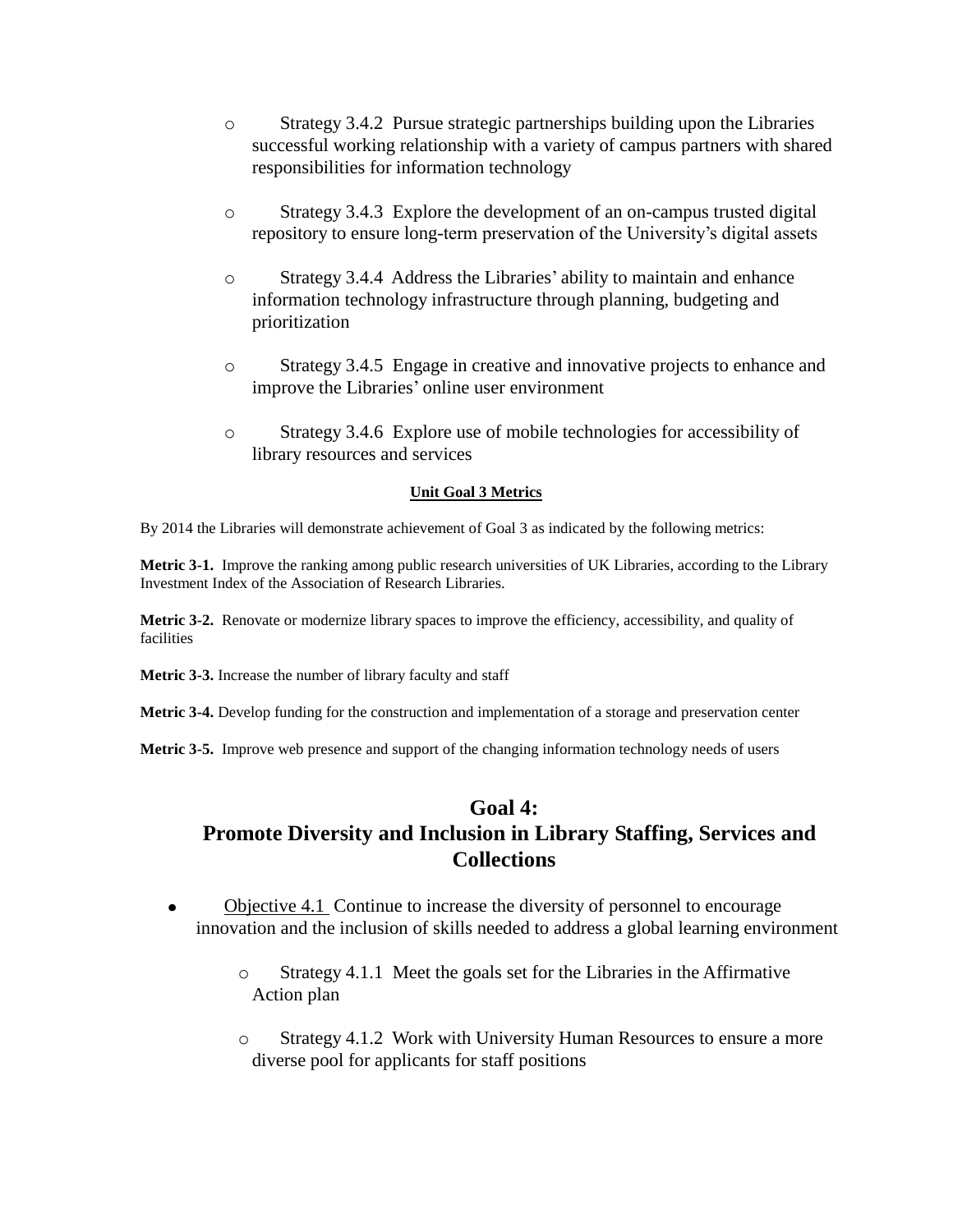- Objective 4.2 Provide inclusive experiential learning and teaching opportunities that promote and develop a diverse exchange of ideas
	- o Strategy 4.2.1 Implement a two year postgraduate residency program for individuals in underrepresented groups
	- o Strategy 4.2.2 Participate in the ARL Career Enhancement Fellows program
- Objective 4.3 Continue to focus and develop the diversity of collections to meet expanding curriculums and to support specific university initiatives.
	- o Strategy 4.3.1 Continue to develop collections and services supportive of the University's statement to "prepare students for meaningful and responsible engagement within and across diverse communities"
	- o Strategy 4.3.2 Develop collections, programs, and other curricular supportive of specific university initiatives that will increase students' awareness and understanding of cultural knowledge and to support their success in the global economy

### **Unit Goal 4 Metrics**

By 2014 the Libraries will demonstrate achievement of Goal 4 as indicated by the following metrics:

- **Metric 4-1.** Achieve the employment goals of the UK Libraries' Affirmative Action Plan
- **Metric 4-2.** Host individuals in underrepresented groups in a two year postgraduate residency program
- **Metric 4-3.** Increase the Libraries' collections, programs and services in support of international studies

## **Goal 5: Promote Engagement, Outreach and Service**

- Objective 5.1 Promote external engagement, outreach and service within the UK Libraries
	- o Strategy 5.1.1 Promote the Libraries' faculty and staff involvement in outreach and service
- Objective 5.2 Share and promote our expertise and resources through engagement in dynamic community and state partnerships
	- o Strategy 5.2.1 Improve and expand the KyVL's Kentuckiana Digital Library and other digital projects for use by citizens of Kentucky and others throughout the world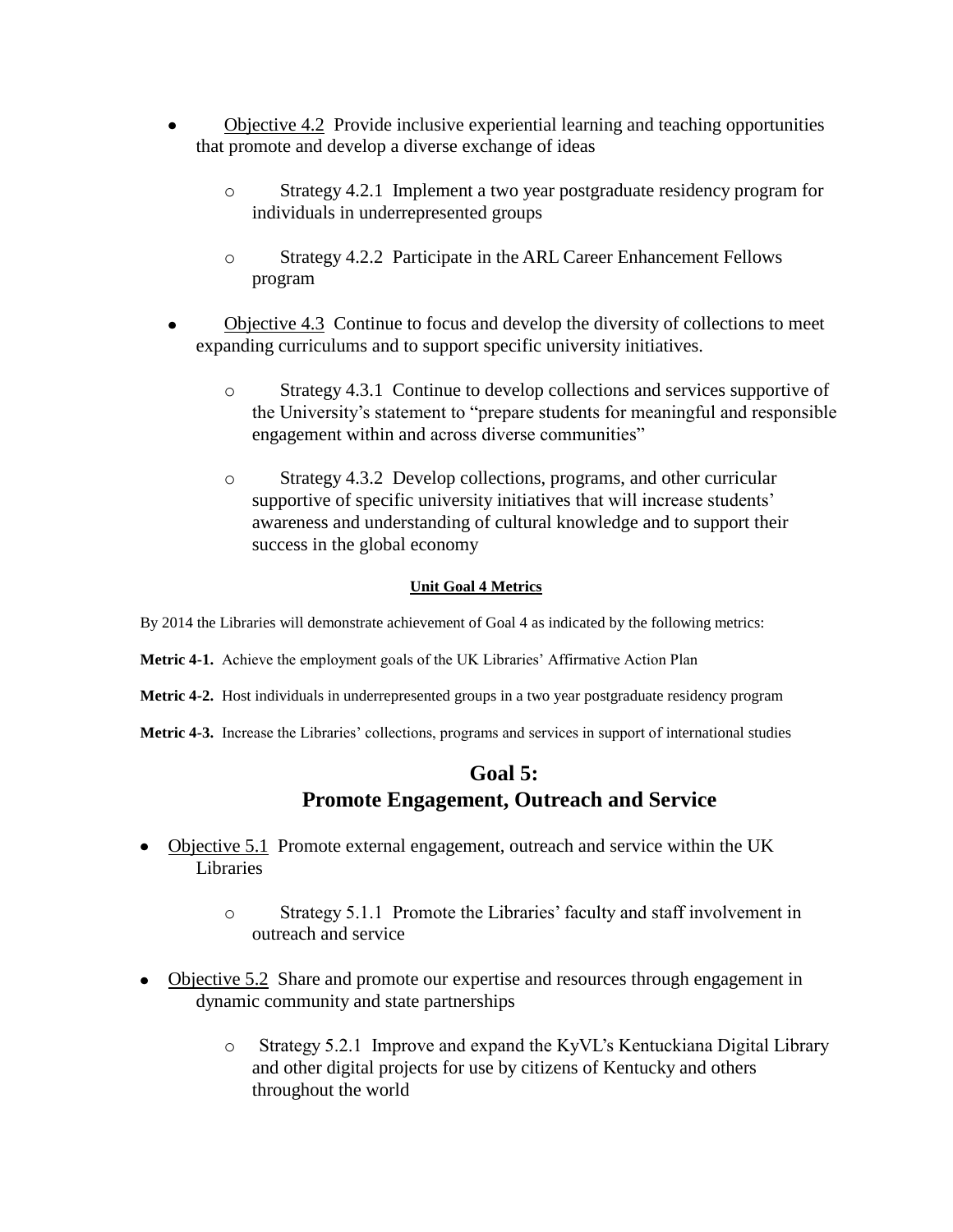- o Strategy 5.2.2 Explore the creation of a statewide health literacy coalition to improve health literacy in Kentucky
- o Strategy 5.2.3 Promote business information for economic and business development
- o Strategy 5.2.4 Support and encourage collaboration and outreach with community groups and other partnerships
- o Strategy 5.2.5 Engage in collaborative resource sharing with our consortia partners
- Objective 5.3 Build partnerships and collaborations to leverage and augment library expertise
	- o Strategy 5.3.1 Establish mechanisms to ensure continued access to the collections of the Lexington Theological Seminary
	- o Strategy 5.3.2 Support inter-institutional initiatives that help UK build a strong local, state, national, and international presence

#### **Unit Goal 5 Metrics**

By 2014 the Libraries will demonstrate achievement of Goal 5 as indicated by the following metrics:

**Metric 5-1.** Increase the number of faculty and staff involved in outreach and engagement activities

**Metric 5-2.** 100% increase in the KyVL's Kentuckiana Digital Library holdings

**Metric 5-3.** Increase the number of business and informational consultations and workshops

**Metric 5-4.** Increase the number of materials loaned to Kentucky libraries by 5%